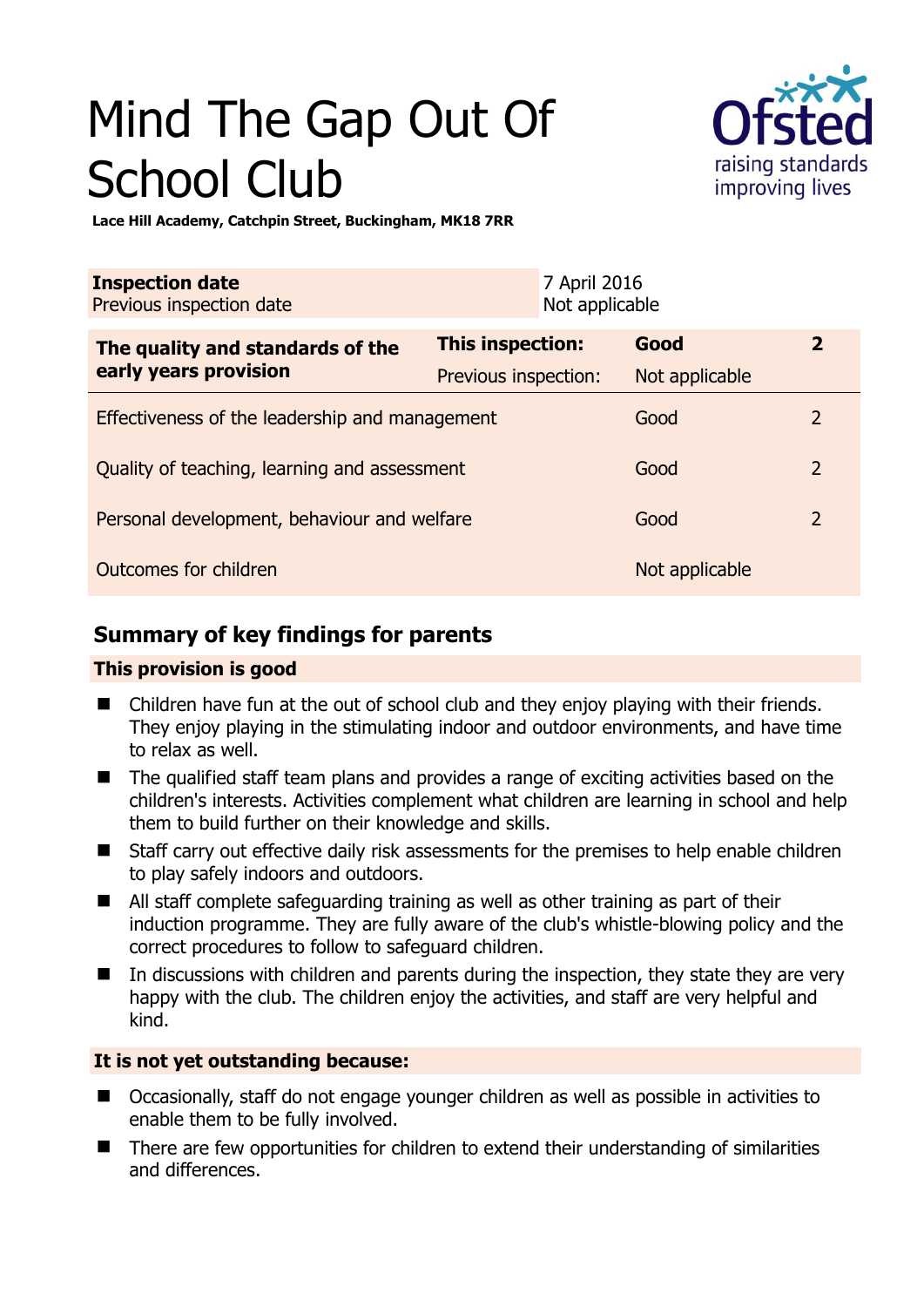## **What the setting needs to do to improve further**

#### **To further improve the quality of the early years provision the provider should:**

- $\blacksquare$  review the organisation of some planned activities to fully engage younger children
- **P** provide more opportunities to encourage children to increase their understanding of similarities and differences.

#### **Inspection activities**

- The inspector observed activities in the play room and outdoor areas.
- The inspector had discussions with children, parents and staff.
- The inspector carried out a joint observation with the manager.
- The inspector looked at observation files, tracking systems, the self-evaluation form and a selection of policies and children's records.

#### **Inspector**

Kim Mundy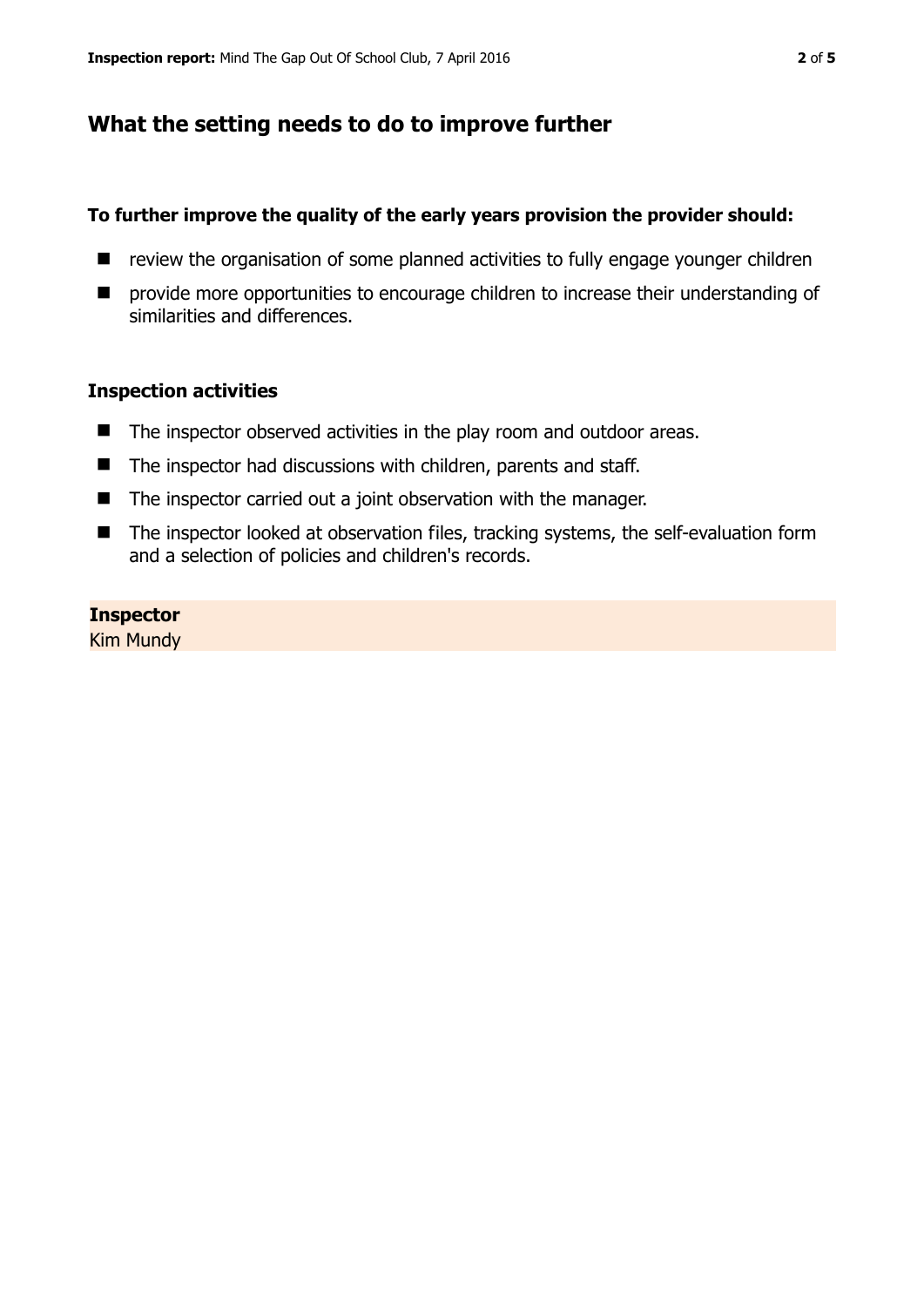## **Inspection findings**

#### **Effectiveness of the leadership and management is good**

Safeguarding is effective. The manager has a good knowledge of the welfare and safeguarding requirements and she is well organised. The club is well led and managed. For example, the rigorous recruitment and ongoing management of staff mean that they continue to be suitable to work with children. The manager effectively maintains the necessary paperwork and policies and procedures that underpin the successful running of the club. As part of the club's self-evaluation process, staff reflect accurately on their practice and listen and respond to the views of the children and parents as part of this process. Staff establish good partnerships with parents, who are happy to come and chat, and discuss any concerns. Overall, there is a good range of toys and resources to motivate the children.

#### **Quality of teaching, learning and assessment is good**

The professional and experienced staff team is guided by the learning and development requirements. Staff plan a wide range of activities, which appeal to the children's interests. For example, children enjoy cooking, listening to stories, art and crafts, and musical activities. Staff are suitably deployed, playing and interacting kindly with the children. Children have fun playing with their friends, and staff extend their play opportunities, for example, by sharing ideas and making suggestions. During the inspection, children used their imaginations well as they made cars out of large boxes. They built on their social skills, for instance, as they worked together to plan a trip to the zoo and drew a map of their journey. Staff help children learn about keeping safe. For example, they talk about the importance of not using mobile phones when driving and using satellite navigation to help them find their way. Staff make effective use of the local community, for example, children enjoy visiting local places of interest.

#### **Personal development, behaviour and welfare are good**

Children have a strong sense of belonging and arrive happily at their club. Staff help children to settle and make friendships, which helps to develop their confidence and selfesteem effectively. Children are well behaved and they play cooperatively together. Staff help children to learn to take turns and share during many games, for example, as they play the 'shopping list' game. Children follow good hygiene routines and they are offered healthy snacks and meals, which they help to prepare. Arrangements for snack and mealtimes embrace the opportunity to actively develop children's independence skills and good manners. Children increase their good physical skills as they have fun using the school's outdoor areas. For example, they climb, slide and balance on apparatus.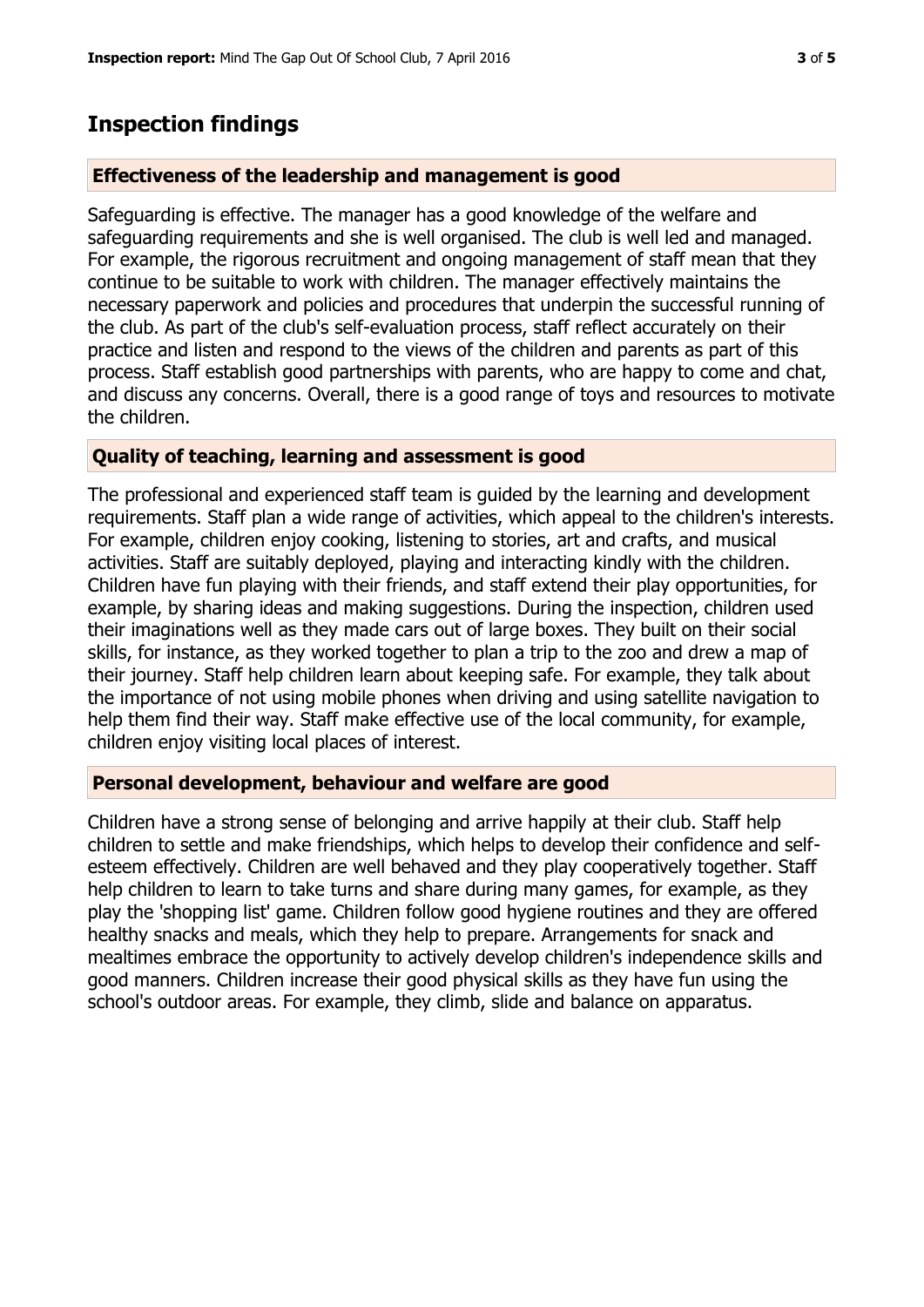# **Setting details**

| Unique reference number       | EY493578                                                                             |  |
|-------------------------------|--------------------------------------------------------------------------------------|--|
| <b>Local authority</b>        | Buckinghamshire                                                                      |  |
| <b>Inspection number</b>      | 1029252                                                                              |  |
| <b>Type of provision</b>      | Out of school provision                                                              |  |
| Day care type                 | Childcare - Non-Domestic                                                             |  |
| <b>Registers</b>              | Early Years Register, Compulsory Childcare<br>Register, Voluntary Childcare Register |  |
| <b>Age range of children</b>  | $3 - 6$                                                                              |  |
| <b>Total number of places</b> | 60                                                                                   |  |
| Number of children on roll    | 13                                                                                   |  |
| <b>Name of provider</b>       | L Y Trading Limited                                                                  |  |
| Date of previous inspection   | Not applicable                                                                       |  |
| <b>Telephone number</b>       | 07584 309496                                                                         |  |

Mind the Gap Out of School Club registered in 2015. The club is open Monday to Friday, before school and after school from 7.30am to 8.40am and 3.10pm to 6pm. It is also open Monday to Friday from 7.30am to 6pm during each school holiday. The club employs six staff; of these, five hold relevant qualifications between level 3 and level 5.

This inspection was carried out by Ofsted under sections 49 and 50 of the Childcare Act 2006 on the quality and standards of provision that is registered on the Early Years Register. The registered person must ensure that this provision complies with the statutory framework for children's learning, development and care, known as the Early Years Foundation Stage.

Any complaints about the inspection or the report should be made following the procedures set out in the guidance 'Complaints procedure: raising concerns and making complaints about Ofsted', which is available from Ofsted's website: www.gov.uk/government/organisations/ofsted. If you would like Ofsted to send you a copy of the guidance, please telephone 0300 123 4234, or email enquiries@ofsted.gov.uk.